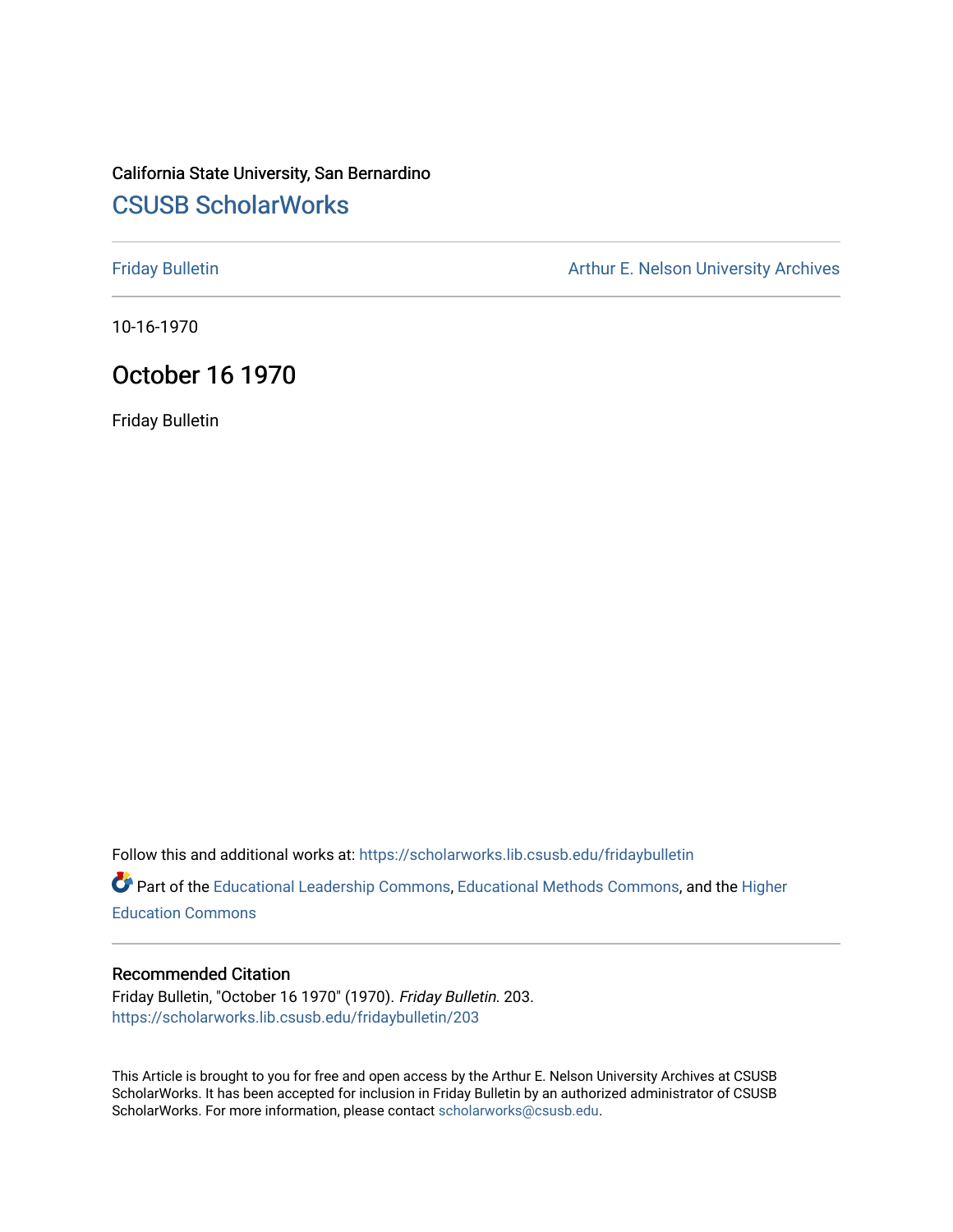## **CALIFORNIA STATE COLLEGE. SAN BERNARDINO**

**The BULLETIN** October 16, 1970

SITE PREPARATION FOR NEW LIBRARY TO START

Area surrounding the new Library-Classroom Building will be prepared for planting and landscaping in a \$69,800 project awarded to

Roy C. Barnett of Riverside.

The work will include installation of walkways to connect the structure to existing facilities, lighting, and construction of an access road from the perimeter road to the Library receiving dock.

Work will begin today and is expected to be completed by the end of December, coinciding with the opening of at least part of the building. Landscaping is scheduled for another contract, to be awarded later.

MEN OUTNUMBER A boost for co-ed morale is the recent release CSCSB CO-EDS from the Admissions and Records office that CSCSB male students outnumber women students by 270. Fall Quarter registration shows 1,007 women and 1,277 men.

**\* \* \*** 

The largest Freshman class in the College's history is enrolled for the Fall Quarter: 391. Sophomores number 241; Juniors, 750; Seniors, 623, Graduates 267; unclassified,12.

WELLOW" JOURNALISM The Bulletin will continue to be mellow <sup>|</sup><br>| <u>TO CONTINUE UNTIL</u> Yellow until the order of paper, the |<br>| BIUE BARER ARRIVES | official Pullatin blue added the equipment BLUE PAPER ARRIVES official Bulletin blue, which was mis sent to Sacramento State, is re-shipped.

.1 I

ADOLESCENT CRISES Teen-age suicide, running away, psychosis and SUBJECT OF ALL-DAY drug crises, and the techniques for prevention CONFERENCE OCT. 24 will be the topic of an all-day conference to be held on campus Saturday, October 24.

Two experts on crisis prevention, Dr. Michael Peck and Dr. Paul Pretzel, co-directors of the Los Angeles Suicide Center, will lead the conference which is aimed at preparing counselors to recognize the kinds of behavior evidenced by persons in crisis and at presenting techniques for dealing with them.

The San Bernardino County Counseling and Guidance Assn. is (Continued on Pace *2)*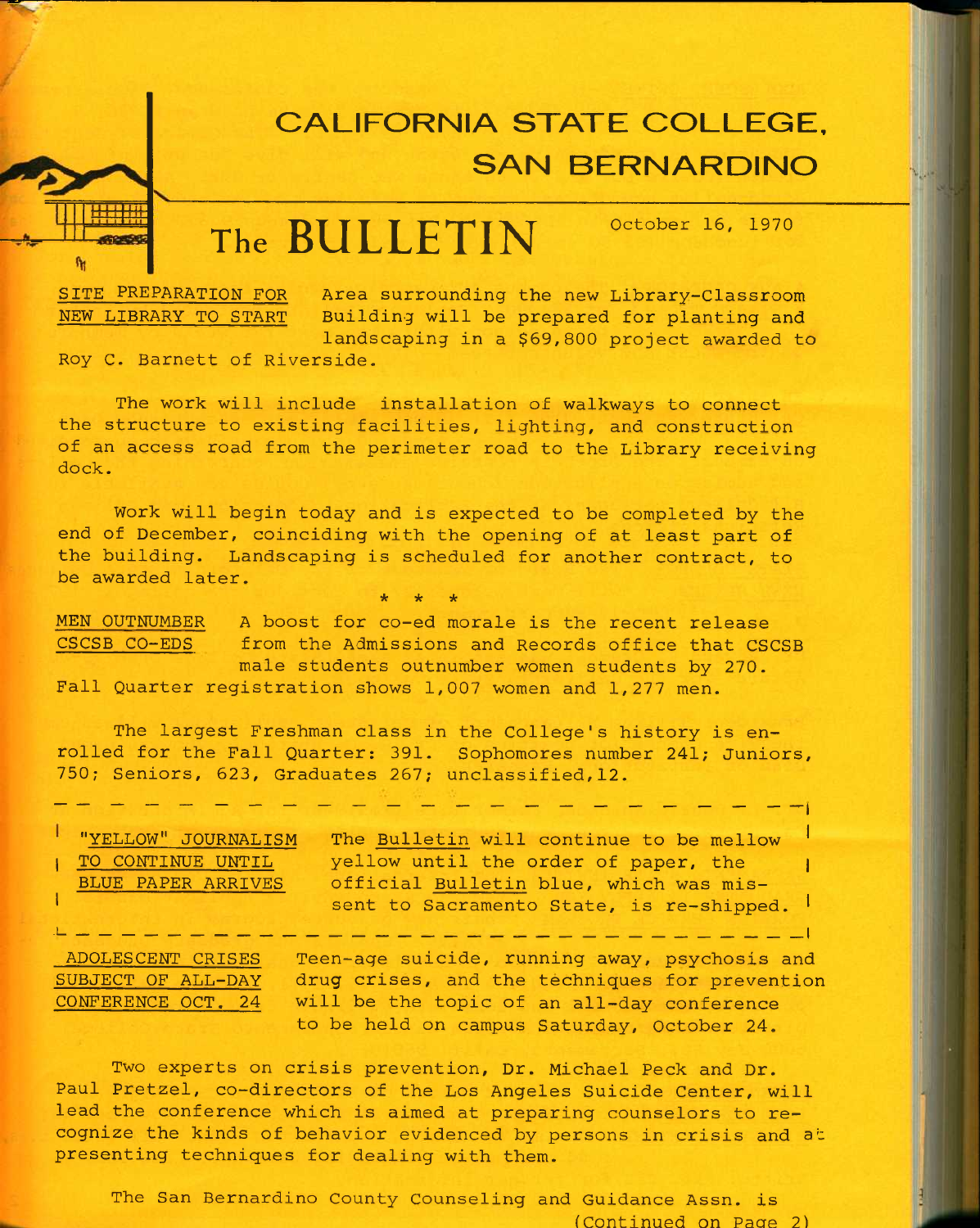ADOLESCENT CRISES -(Cont'd) sponsoring the conference, "Adolescents in Crisis," to be held in PS-10, 9

a.m. to 5 p.m. The Office of Continuint Education is coordinating the event and will give one unit of college credit (Course No. X-871) to those who desire credit. All counseling personnel in schools and community agencies are invited. Registration fee is \$6, payble to SBCCGA, PO Box 583, Redlands 92373. Reservations for luncheon (\$2.50 extra) must be made in advance. credit (Course No. X-871) to those who desire credit. All counsels<br>personnel in schools and community agencies are invited. Registra-<br>fee is \$6, payble to SBCCGA, PO Box 583, Redlands 92373. Reservat:<br>for luncheon (\$2.50 e

STARTS TODAY of \$4,000. Employees will be contacted by letter or in person within the next two weeks by members

**\* \* \*** 

**\*** 

of the CSCSB AUF volunteer team.

. . an introduction to

Cal State/San Bernardino . . A new Admissions brochure has been prepared and copies have been received on campus. The brochure contains information concerning the College and admission application schedules, etc. Copies are available to all College personnel at the Publications, Admissions and College Relations offices.

STATE COLLEGE The Board of Trustees of the California State Colleges NEWS BRIEFS will meet October 27 to consider the colleges' 1971- 72 support budget.

**\* \* \*** 

Dr. Edward R. Credell was appointed Asst. State College Dean, Student Affairs for the California State Colleges.

**+** 

**+** 

President William B. Langsdorf of Cal State, Fullerton, will assume the Vice Chancellor position of Dr. R. G. Whitesel, who was named Dean of Institutional Research.

Dr. L. Donald Shields, former Vice President for Administration at Cal State, Fullerton, was appointed acting president of that campus.

**\* \* \*** 

**+** 

SACRAMENTO STATE INVITES The International Affairs Center at Sac-GRADUATES TO APPLY FOR ramento State invites applications to FOREIGN SERVICE PROGRAM their new graduate program in international affairs. Seniors and graduate students in-

**2** 

terested in careers in foreign and international service are encouraged to apply. Deadline is April 15, 1971, for the Fall, 1971, program. Information and forms are available from George Tokmakoff, Director, International Affairs Center, Sacramento State College, 6000 Jay St., Sacramento, Calif. 95819. **\* \* \*** 

A FEW TICKETS A limited number of tickets for CSEA Night at LEFT FOR CSEA Disneyland are still available. (On November 15, DISNEYLAND NIGHT 4 p.m. to midnight, unlimited use of all facilities, \$4 per person, including parking.) Call Tony Britto, Ext. 252,for further information.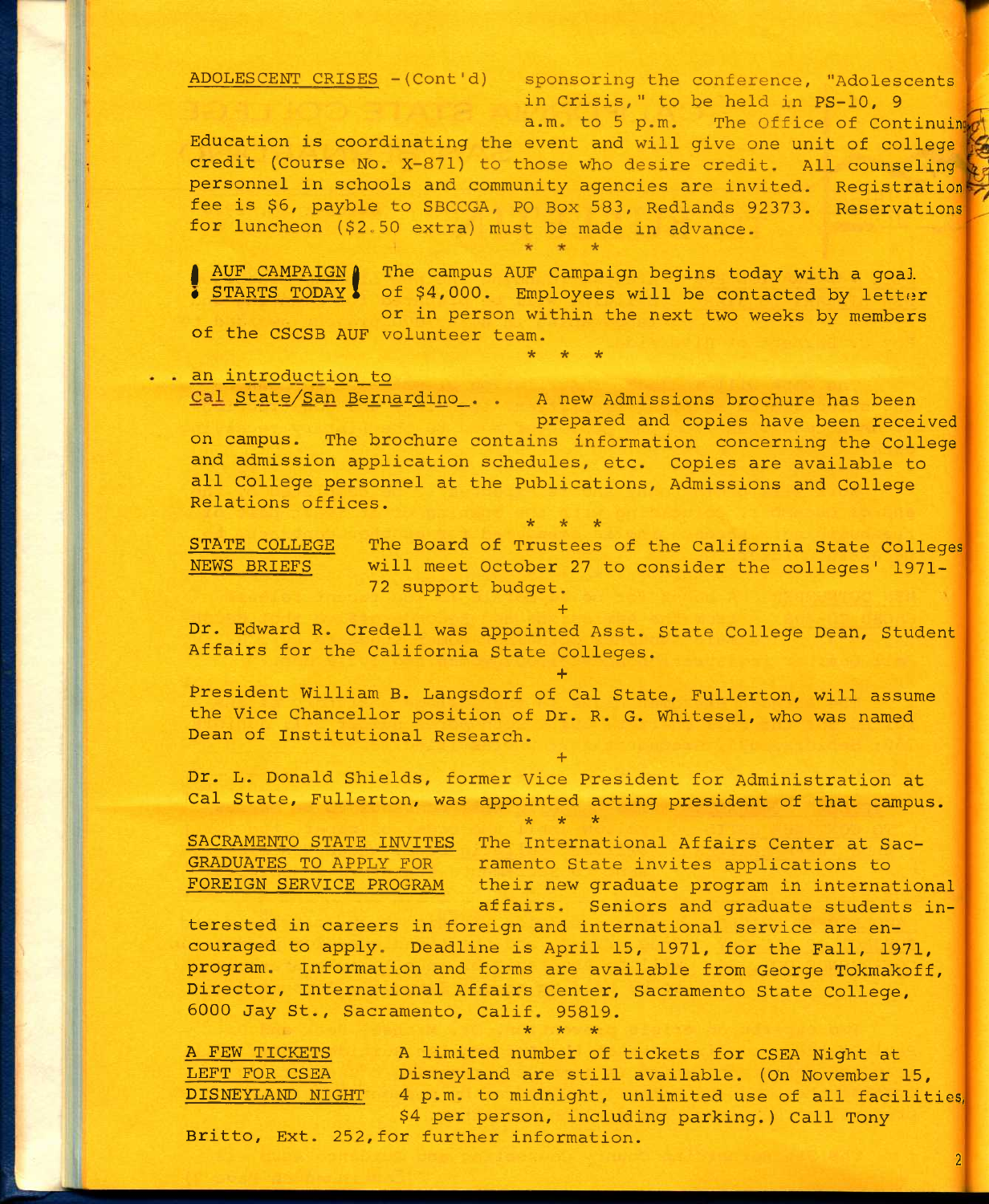FOREIGN STUDENT SPONSORS SOUGHT FOR U.N. DINNER

Sponsorships are being sought for CSCSB foreign students to attend the 25th anniversary birthday dinner for the United Nations,October 22.

The dinner, set for 6:30 p.m. at the First Congregational Church in San Bernardino, is being sponsored by the Citrus Belt Chapter of the U.N. Assn. of the U.S.A., which is requesting the assistance for foreign students. Tickets, \$3 each, are available from Elsie Haselwood, 364 E. Evans St., San Bernardino 92404, TU 5-7654. The public is invited to the celebration, which features a dramalogue. \* \* \*

REMINDERS . . . October 30 is the deadline for submitting application for Research or Creative Activity Leaves.

+ Faculty Senate Meeting Tuesday, Oct. 20, 2:30 p.m., PS-122 **+** 

. . . The Outdoors Club all-day hike to Dry Lake is scheduled for tomorrow. Meet at Market Basket, 40th & Sierra Way, 9 a.m.. Everyone welcome. Bring sack lunch. Over-night campers should bring packs. **+** 

... Students and faculty are invited to sign up for 5 to 10 minutes of program time for the Wednesday Noon Musicale of Oct. 21. This is an informal program and there are no restrictions as to how the time is used. Original compositions, on-the-spot compositions, etc. are suggested. Sign up sheet on bulletin board in C-103.

SPORTS Final score in the Faculty vs. Alumni Basketball game last NEWS... week was 52-22, with the Alumni victorious. The Faculty spurted ahead for an early lead but were overcome by the Alumni,

*•i-'* 

Intra-mural Football this afternoon at 3 p.m. Everyone invited to play or watch.

**+** 

SMOG HATERS All but 5% of the 490 participants in the campus anti-ORGANIZING smog campaign, JOIN US, received letters this week CAR POOLS listing near-by campus commuters.

Mrs. Harvey Wichman, co-sponsor of the car-pool with Mrs. Elliott Barkan, urges that persons receiving letters contact their fellow commuters as soon as possible to get the car pools under way.

Nikolai Khokhlov developed the computer program utilizing computers at UCR and CSCSB.

PERSONALS - Vivian McEachern (Health Center) is recovering from surgery performed last week. Mrs. McEachern is home but not receiving visitors or phone calls.

\* \* \*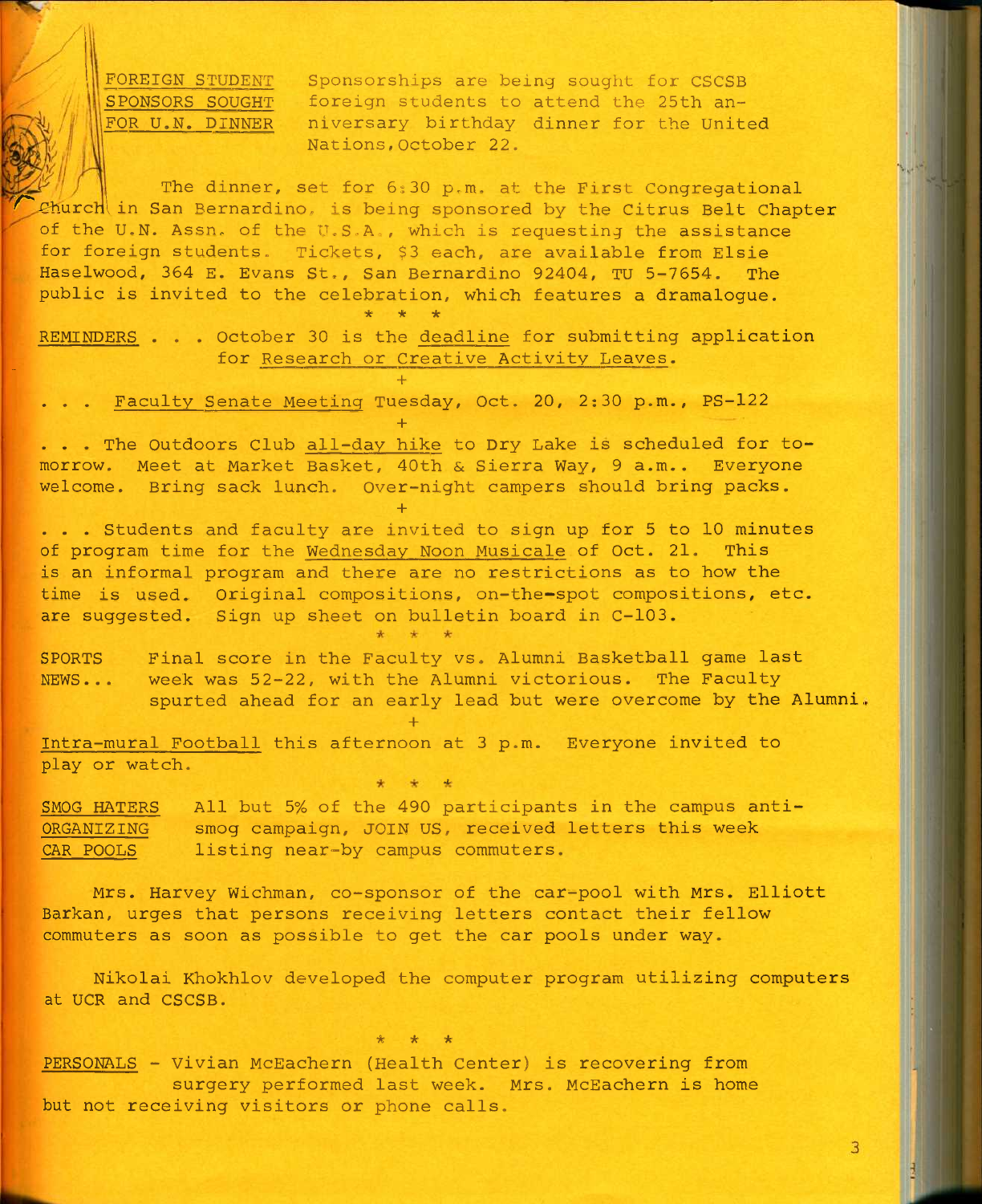ROGER LINTAULT Roger Lintault, Assistant Prof., Art, has received<br>WORKS DISPLAYED word that one of his works in the permanent colled WORKS DISPLAYED word that one of his works in the permanent colled<br>IN N.Y.-OMAHA-L.A. tion of New York's Museum of Contemporary Crafts tion of New York's Museum of Contemporary Crafts was on exhibit throughout the summer. His sculp-

ture, included in Los Angeles' Esther Robles Gallery group,will continu to be shown through October.

In addition, Prof. Lintault is one of 75 West Coast painters and sculptors included in the Joslyn Art Museum's exhibition entitled "Look ing West 1970." The show is the largest, most current display ever assembled by the museum in Omaha.

PEOPLE IN Joe Bas (Spanish) was appointed co-director of the 1970 THE NEWS American Council of Teachers of Foreign Languages annual meeting to take place in Los Angeles, November 26-29.

**+** 

**+** 

*"k ie rk* 

Russell DeRemer (Activities) spoke yesterday at the San Bernardino Rotary Club noon meeting on "Last Stand at Generation Gap."

Richard Saylor (Music) spoke to the California Music Teachers Assn. Riverside chapter on "Music at the College Level," last Tuesday.

Ronald Taylor (Biology) co-authored a paper, "Observations on the phenoloxidase system in the hemolymph of the cockroach Luecophaea maderae" which appeared in the August issue of the Journal of Insect Physiology.

**+** 

NEXT FRIDAY'S MOVIE - "Fail Safe," PS-10, 8 p.m. Admission Free.

PARENTS NIGHT Last night 170 parents of freshmen students attended HELD YESTERDAY CSCSB's First Parents Night. They toured the campus, attended an address by President Pfau and a panel discussion lead by faculty, students and Student Services personnel.

|                                                                        |      | $\frac{1}{2} \frac{1}{2} \left( \frac{1}{2} \right) \frac{1}{2} \left( \frac{1}{2} \right) \frac{1}{2} \left( \frac{1}{2} \right) \frac{1}{2} \left( \frac{1}{2} \right) \frac{1}{2} \left( \frac{1}{2} \right) \frac{1}{2} \left( \frac{1}{2} \right) \frac{1}{2} \left( \frac{1}{2} \right) \frac{1}{2} \left( \frac{1}{2} \right) \frac{1}{2} \left( \frac{1}{2} \right) \frac{1}{2} \left( \frac{1}{2} \right) \frac{1}{2} \left( \frac{$ |                                                  |
|------------------------------------------------------------------------|------|-----------------------------------------------------------------------------------------------------------------------------------------------------------------------------------------------------------------------------------------------------------------------------------------------------------------------------------------------------------------------------------------------------------------------------------------------|--------------------------------------------------|
| DIRECTORY                                                              | Add  |                                                                                                                                                                                                                                                                                                                                                                                                                                               |                                                  |
| <b>CHANGES</b>                                                         | Ext. |                                                                                                                                                                                                                                                                                                                                                                                                                                               |                                                  |
|                                                                        | 404  | Sullivan, Lydia L. (Mrs.) 430 S. Hepner                                                                                                                                                                                                                                                                                                                                                                                                       |                                                  |
|                                                                        |      | Computer Programmer                                                                                                                                                                                                                                                                                                                                                                                                                           | Covina 91722                                     |
|                                                                        |      | Data Processing                                                                                                                                                                                                                                                                                                                                                                                                                               | $(213) 966 - 1064$                               |
|                                                                        |      | 201 Montoya, Cruz D.                                                                                                                                                                                                                                                                                                                                                                                                                          | <b>270 Tamarisk Ave.</b>                         |
|                                                                        |      | Custodian                                                                                                                                                                                                                                                                                                                                                                                                                                     | Rialto 92376                                     |
|                                                                        |      | Physical Plant                                                                                                                                                                                                                                                                                                                                                                                                                                | 875-3590                                         |
| Change                                                                 |      |                                                                                                                                                                                                                                                                                                                                                                                                                                               |                                                  |
| Address: Kitty Myers, 5065 H St., San Bernardino 92407                 |      |                                                                                                                                                                                                                                                                                                                                                                                                                                               |                                                  |
| Night Number: Heating & Air-conditioning TU 7-6319                     |      |                                                                                                                                                                                                                                                                                                                                                                                                                                               |                                                  |
| Change Kathy Larsen - new phone: 888-0643                              |      |                                                                                                                                                                                                                                                                                                                                                                                                                                               |                                                  |
| Phone, etc. George Meneses - office LA-1A, new ext. - 441              |      |                                                                                                                                                                                                                                                                                                                                                                                                                                               |                                                  |
| LOCAL AAUP HOLDS<br>The first general meeting of the year of the local |      |                                                                                                                                                                                                                                                                                                                                                                                                                                               |                                                  |
| GENERAL MEETING                                                        |      | AAUP chapter will be held Wednesday, Oct. 21, 4 p.m.                                                                                                                                                                                                                                                                                                                                                                                          |                                                  |
|                                                                        |      |                                                                                                                                                                                                                                                                                                                                                                                                                                               | in B-101. All faculty interested in AAUP member- |
|                                                                        |      | ship are invited to attend.                                                                                                                                                                                                                                                                                                                                                                                                                   |                                                  |